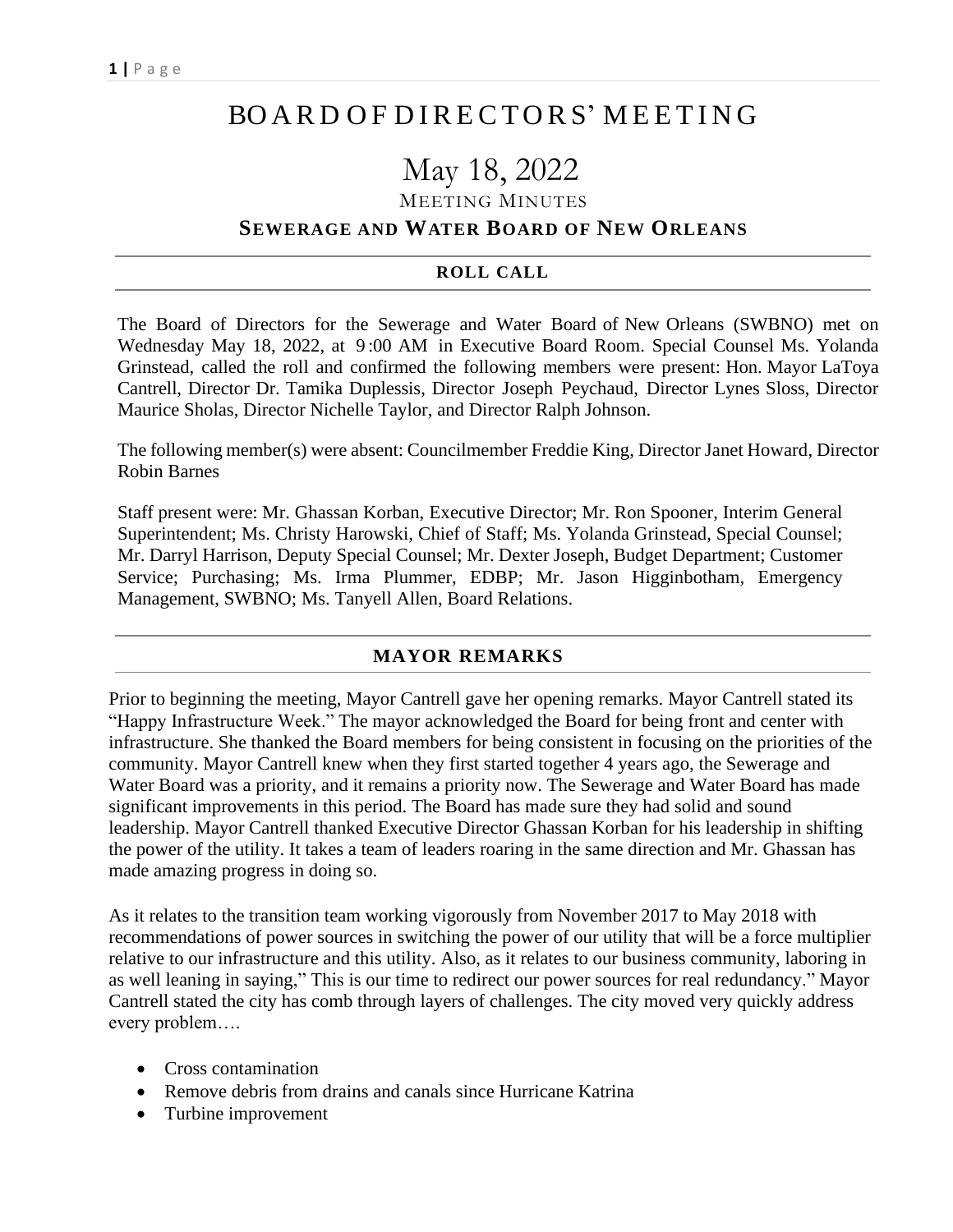- Picking up a fair share agreement
- Movement to get more dollars from our tax dollars

Mayor Cantrell stated these challenges generated in New Orleans redirected back focusing on infrastructure that allowed the Sewerage and Water Board and the city to put the frequency changers in place. Mayor Cantrell expresses to the Board together there was progress made to get to where we are today. Taking up both the power station and automatic meter today is a huge deal, and it is all because of the leadership the Board has been providing consistently over the past four years. Mayor Cantrell thanks express her thanks.

On yesterday, Mayor Cantrell had the opportunity of leading the city leaders in a discussion at the U.S. Conference of Mayors relative to infrastructure week. The City of New Orleans is on the platform sharing best practices but demonstrating how you can face a challenge but cannot fix it overnight and every step of progress is meaningful. The city is doing it with federal resources. They are on a platform where the government is looking to them as the model. Mayor Cantrell stated it is a pleasure to know the belief is being restored in across the country/world about what they are doing in the City of New Orleans.

Prior to the Mayor Cantrell approved the CEA agreement between Sewerage and Water Board and Entergy. Mayor Cantrell is grateful and express working with energy on a timeline that was beneficial to the City of New Orleans making sure the city stays fiscally prudent utilizing our certificate of indebtedness to put forward resources taking by the team right at the start of the pandemic. The Board has made progress and still faces challenges, but they are getting the work done.

### **REPORT OF THE EXECUTIVE DIRECTOR**

Executive Director Ghassan Korban presented a slide overview that focused on the following topics:

## **ACTION ITEMS**

### Action Items

- Resolution (R-091-2022) Authorization for Award of Advanced Metering Infrastructure, Meters, and System Installation with Thirkettle Corporation d/b/a Aqua-Metric Sales Company
	- o **Mayor Cantrell asked for a motion to approve R-091-2022. Director Maurice Sholas moved to accept R-091-2022 as proposed. Director Robin Barnes seconded. The motion carried.**
- Resolution (R-092-2022) Cooperative Endeavor Agreement Between the Sewerage and Water Board of New Orleans and Entergy New Orleans, LLC